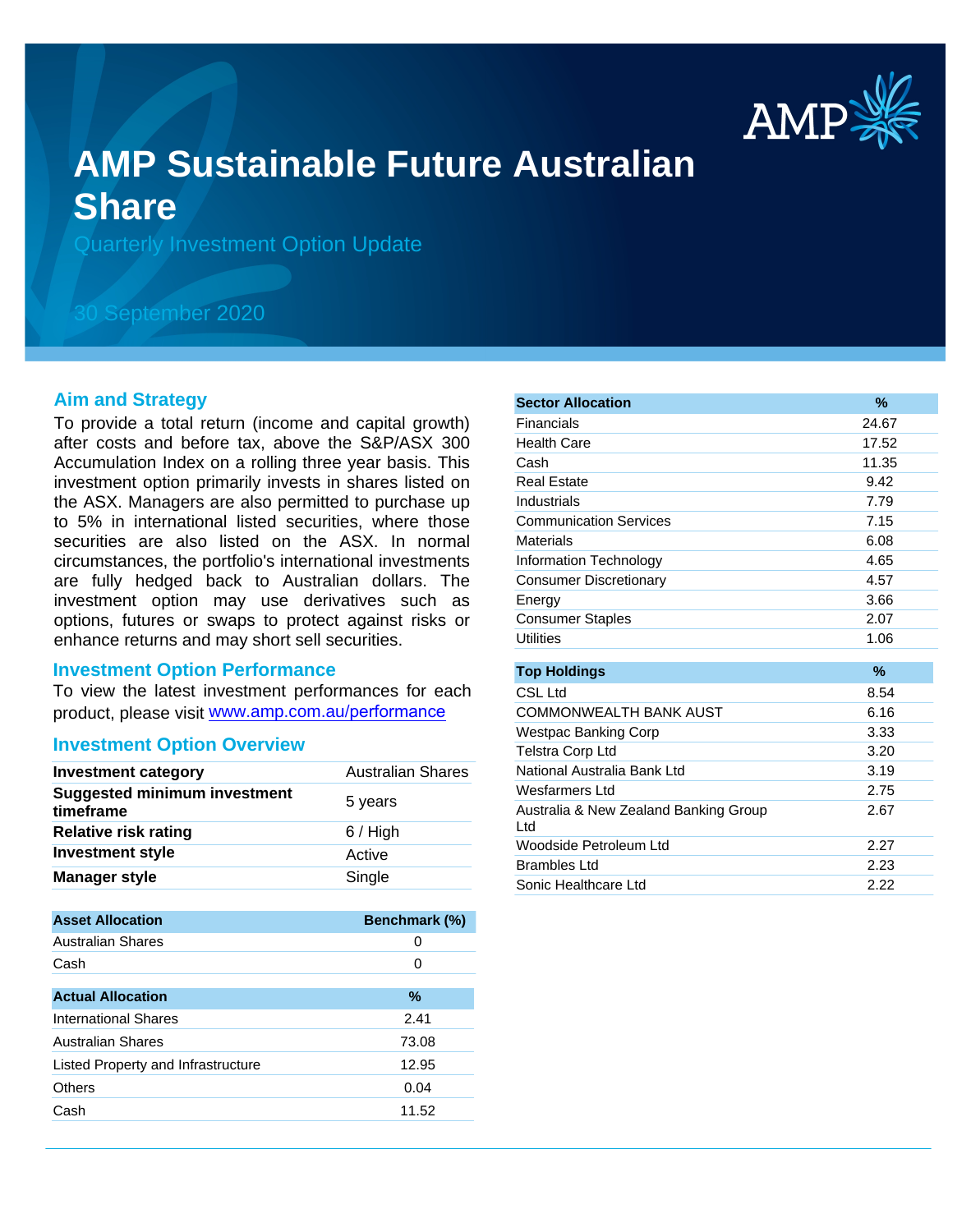## **Fund Performance**

The Fund outperformed the benchmark for the September quarter. The outperformance was largely due to cash and industrial stock positions, while the Fund's underweight exposure to the consumer discretionary sector detracted from the performance.

Positive contributions came from the Fund's exclusion of Origin Energy and an overweight position in Sonic Health. Detractors to relative performance for the period included our exclusion of Afterpay and an overweight position in Insurance Australia Group.

The portfolio's bias towards better performing ESG companies and underweight allocations towards poorer ESG companies will continue to drive strategic tilts towards listed property, healthcare and communication services. The portfolio also has a structural underweight or nil-exposure to segments of the market leveraged to negative social impacts. Gaming and segments within the food and beverage sector fall in this category, given their exposure to gambling, tobacco and alcohol. While the Fund is overweight listed property, it is underweight other interest ratesensitive sectors such as infrastructure and utilities (through tilting away from the major greenhouse-emitting utilities).

The portfolio also remains underweight gold and the materials sector. This is due to generally poor ESG characteristics and higher sustainability risks within this sector. An exception to this is some exposure to large diversified miners with proven and demonstrable track records of appropriately managing ESG and sustainability risks.

## **Portfolio Positioning**

The portfolio is overweight Brambles, a global support services group which provides pallet and plastic container pooling services and information management services. It manages the world's largest pool of reusable pallets and containers. Brambles generates sales revenue predominantly from rental and other service fees that customers pay based on their use of its platforms and services. The products and services they offer plays into a number of sustainability themes. Brambles promotes the shared use of its platforms among multiple supply chain participants under a circular 'share and reuse' model. By eliminating the need for customers to purchase and manage their own platforms, Brambles reduces the capital requirements and complexity of customers' operations, while simultaneously reducing waste from their supply chains. Society's awareness of climate change and waste from single use packaging is firmly in the spotlight, as consumers draw links between their purchasing behaviour and these issues. Within this context, Brambles is ideally positioned to help retailers and brand owners take action in their supply chains to address changing consumer preferences for products that are 'faster, easier and cheaper' and also, sustainable.

### **Environmental Social Governance**

The COVID-19 crisis has undoubtedly temporarily reduced global carbon emissions due to reduced levels of industrial activity and travel, however while this provides some short term relief, we do not believe this to be desirable at the expense of such harsh economic and social disruption, nor is it sustainable. During Q3, we have been pleased to observe that the market, and indeed may of our companies we are invested in, understand the continuing urgency of climate change action despite the COVID-19 disruption. Our climate change engagement activities, both directly with companies and via the Climate Action 100+ collaboration, have continued apace throughout the quarter. We have had numerous meetings with energy, materials and utility companies on the development of their operational emissions targets, scope 3 targets, links to remuneration and

Task Force on Climate-related Financial (TCFD) disclosures in particular. We also, in collaboration with a handful of our CA100+ cohorts, sent letters to a number of industry association members setting out our expectations regarding climate policy advocacy, resulting in several follow-up meetings with both Australian and international companies.

We have just commenced a collaborative engagement initiative convened by First Sentier Investors, together with founding members: First State Super, Australian Super, Fidelity International and Ausbil Investment Management. We are seeking to create an alliance of investors to work together to achieve these goals. As investors, we can influence the way companies report by setting out clear expectations for the companies that we invest in. This should be done both by way of a public statement which will also be sent to ASX50. This collaborative engagement will be based on CCLA's Find It, Fix It, Prevent It engagement project, guidelines and expectations which will be adapted as relevant for the APAC region. This primarily involves direct investor engagement with companies on how they can more effectively take action on human rights risks within their operations and supply chain and how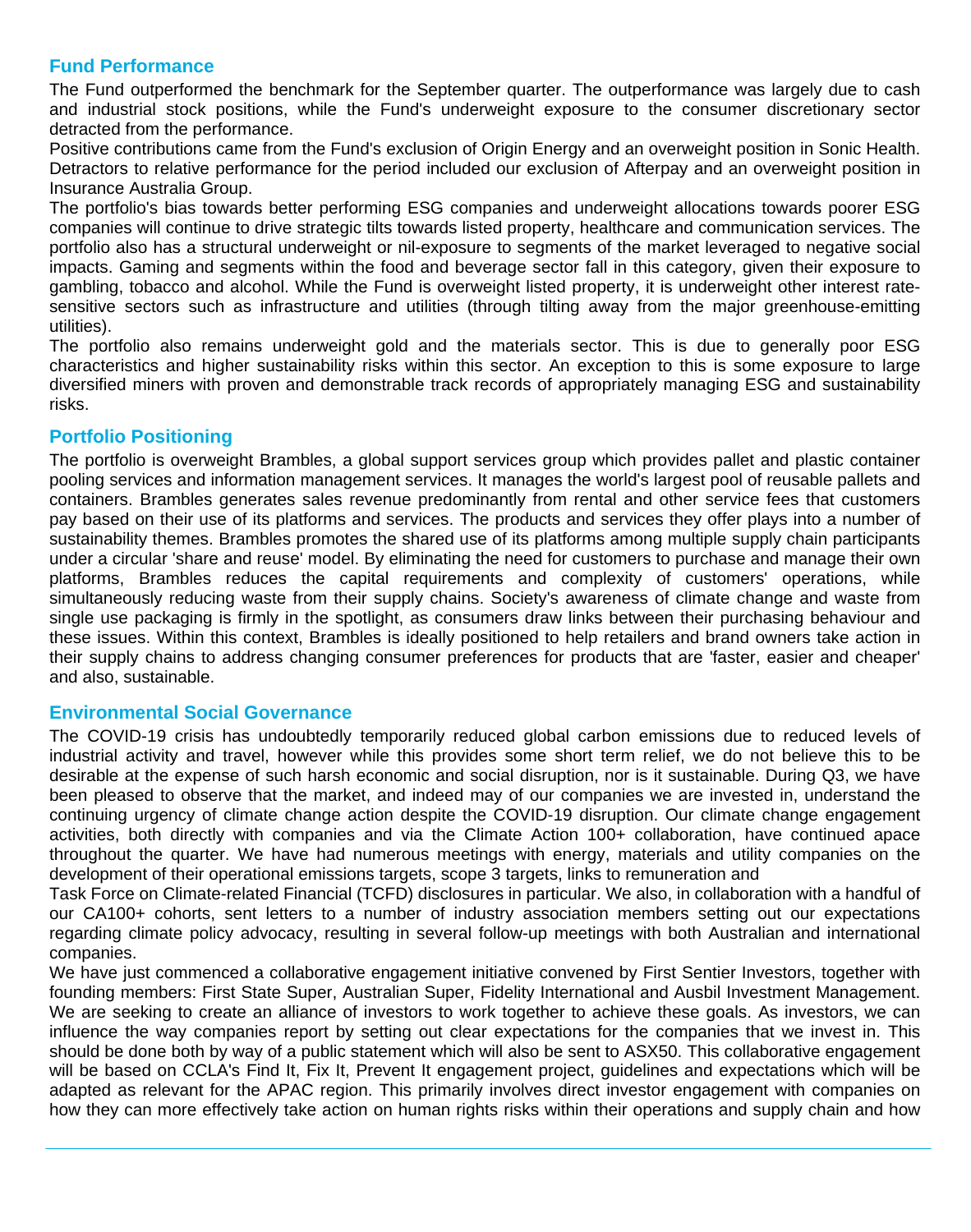to address these issues and prevent them from occurring.

Proxy voting started to ramp up in Q3, with the main proxy season kicking off in late September. As a result, our engagements with companies also increased in frequency, with many reaching out to discuss their remuneration structures and other resolutions. There has been a big focus on how companies are incentivising and rewarding management in light of COVID-19 and community expectations. Shareholder resolutions are also on the rise, particularly climate change resolutions to do with political lobbying and emissions targets.

#### **Market Review**

Australian shares initially rose in July and August, before pulling back in September to end the quarter down by 0.44% as measured by the S&P/ASX 200 index, on a total return basis. Early to mid-quarter, Australian shares were driven by rising global markets, amid broader global optimism and the continued presence of massive levels of economic stimulus, with central banks (including the RBA) continuing to indicate they will do whatever is necessary to support economies. The August reporting season then saw the market rise further, with many companies beating unsurprisingly low consensus forecasts. Given the unique COVID-19 backdrop, as expected results were variable from business to business and across sectors. Information technology, healthcare, some of the miners, gold producers and even some consumer discretionary stocks reported relatively strong results, given the circumstances. Retailers focussed on e-commerce, rather than traditional bricks and mortar, also reported strong results. Meanwhile, airlines, other travel-related businesses and financials generally struggled. Late in the quarter, Australian shares fell alongside global markets, as concerns rose around continued and further lockdowns, such as those being experienced in Melbourne, which have now lasted longer than Wuhan's, where the virus originated.

#### **Outlook**

Australian shares will likely continue to be primarily driven by global markets. Like its international peers, Australia's economic growth has slumped, though evidence of a bounce-back has emerged in some sectors, supported by Chinese demand. Australia's greater degree of government stimulus (relative to other countries) should help support Australian shares, though there are some near-term risks, such as soured trade relations with China and a continued lack of medium-term earnings visibility for many companies. Given large price rises since the March lows, there may be an increased risk of corrections, though we believe the longer-term trend is likely to remain positive. We continue to believe investors should be selective and, as always, maintain a longer-term perspective.